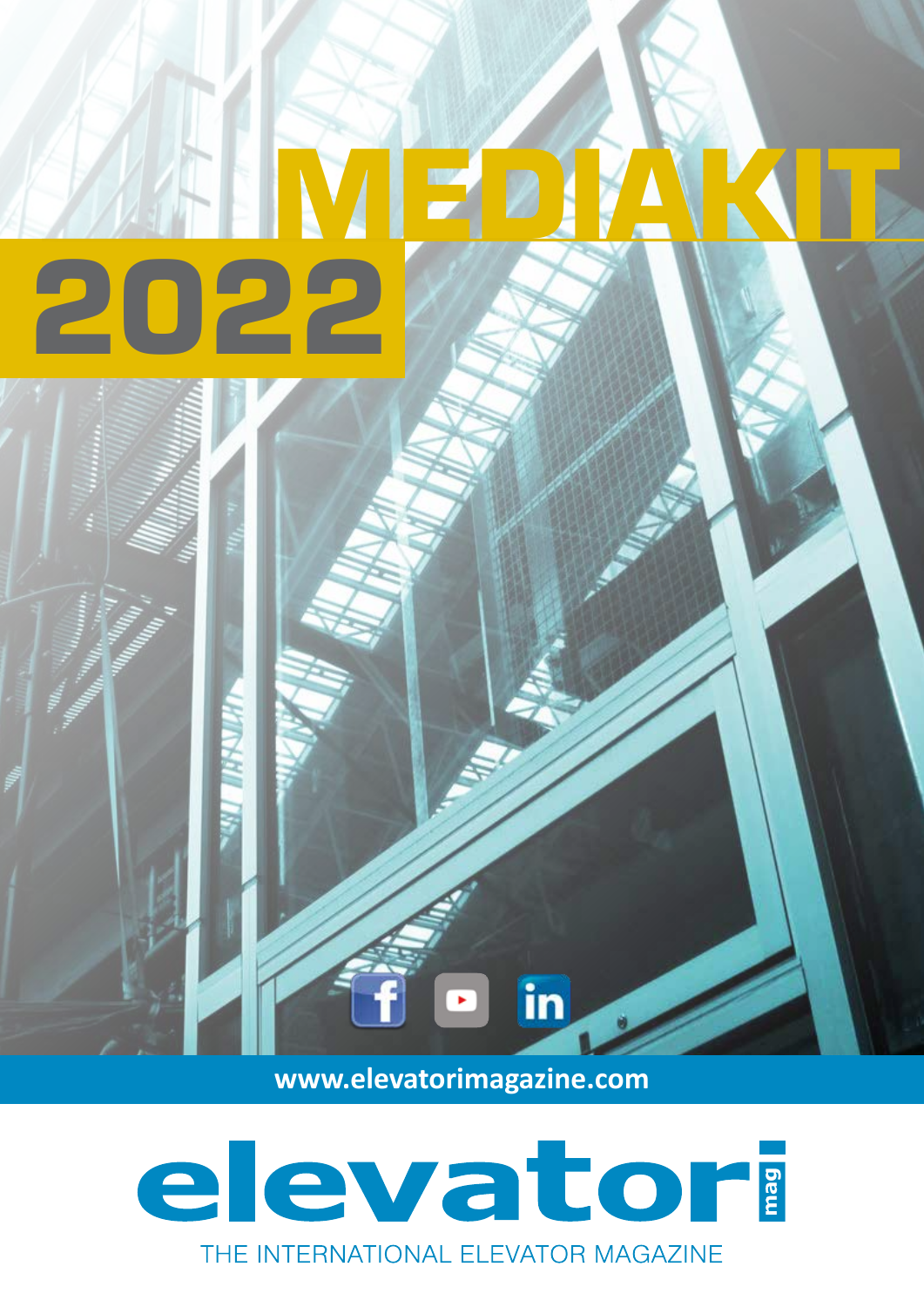# *Advertising fees* • **Tariffe pubblicitarie**

*Agency fee excluded* • Al netto dei diritti di agenzia



*Cover must be approved by the editor. For inserts: price to be agreed. Special processing, drafts, photolitographs and VAT excluded.* La Cover 1 deve essere approvata dall'editore. Per inserti a più facciate, prezzo da convenire. Lavorazioni speciali, bozzetti, fotolito e IVA esclusi.

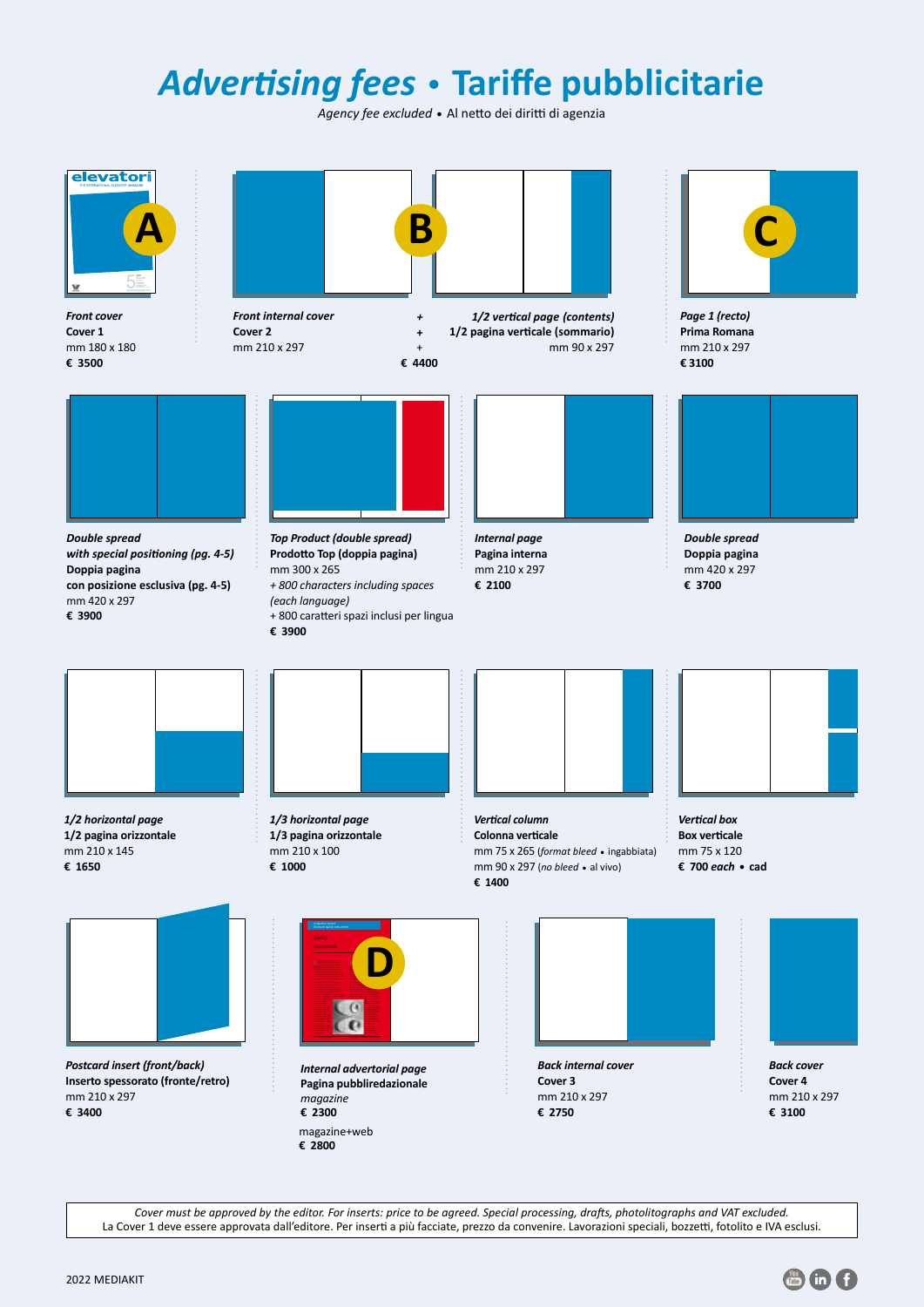

*Link to the advertiser's website on the advertising page of the digital magazine.*

Link al sito dell'inserzionista sulla pagina pubblicitaria della rivista digitale.

#### **€ 200**





*Link to special contents (i.e. video, data sheet, instruction manual) in the advertising page of the digital magazine.* Link a un contenuto speciale (es. video, scheda tecnica, manuale) da aggiungere alla pagina pubblicitaria digitale.

**€ 500**



## *Promotional packages* **Pacchetti promozionali**

### **A + D + web**

*Front cover + Advertorial (web included)*  Cover 1 + pubbliredazionale (web incluso)

*1 page -* **pagina € 6000**

*2 pages -* **pagine € 8200**

## **B + C**

*Front internal cover + 1/2 vertical page (contents) + Page 1 (recto)*  Cover 2 + 1/2 pagina verticale (sommario) + Prima Pagina Romana

**€ 6900**

# *Special project* **Progetto speciale**



**Belly Band** 50 mm *TBD* • Prezzo da definire



**Belly Band** 70 mm *TBD* • Prezzo da definire

## *Special events* • **Eventi speciali**

*Are you looking for ways to promote your company and products at events and trade fairs? Contact us for a customised offer!* **Volete valorizzare la vostra azienda e i vostri prodotti in occasione di eventi e fiere? Contattateci per proposte personalizzate!**

| Contattated per proposte personalizzate:                                                                    |  |
|-------------------------------------------------------------------------------------------------------------|--|
| - silvio.arati@elevatori.it - cell +39 3488747917<br>Bora - advertising@elevatori.it - cell +39 331 9812712 |  |
|                                                                                                             |  |



**Contatti: Silvio Arati Florentina**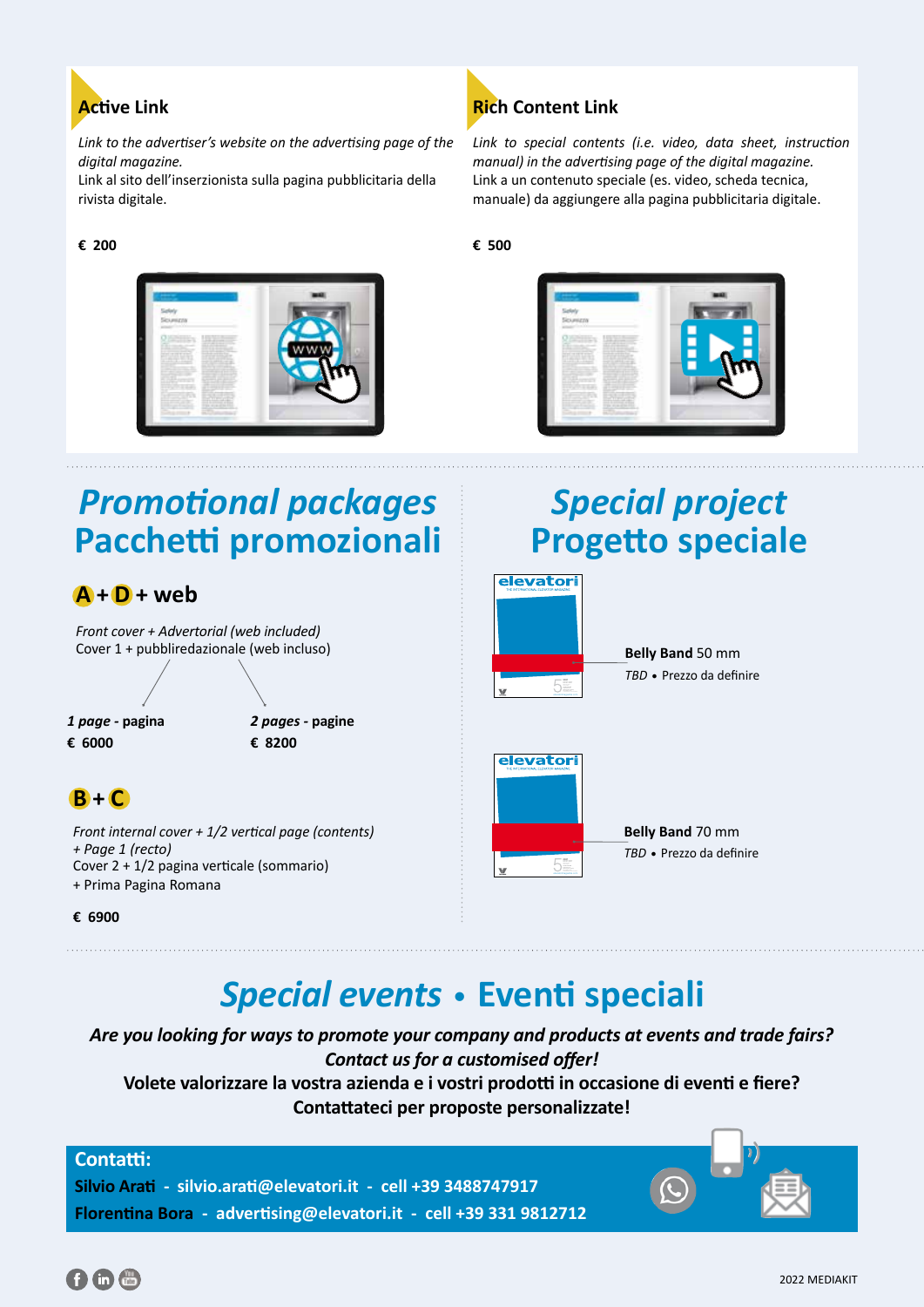## *elevatorimagazine.com*

# *Online advertising* • **Pubblicità online**



#### *HOME TOP BANNER*

*Two months* Bimestrale 370x225 px (2 *artworks* / creatività) **€ 600**

#### *ADVERTISING VIDEO*

*Two months* Bimestrale

*Video with English captions.*  Pubblicazione video già sottotitolato in inglese. **€ 950**

*Video with English captions (video production and posting)\*.* Realizzazione video con sottotitoli in inglese\*. **€ 3600**

#### *HOME LOW BANNER*

*Two months* Bimestrale

370x225 px **€ 400**

#### *\*Featuring:*

- *storytelling*
- *video shooting editing*
- *captions*
- \*Comprende:
- storytelling
- riprese video • montaggio
- sottotitoli



**NOTIZIE DALLE AZIENDE**

*Two months* Bimestrale **€ 900**

*Discounted price when the purchase is bundled with the purchase of magazine adv pages.* Prezzo scontato se abbinato all'acquisto di pagine pubblicitarie sulla rivista. **€ 500**

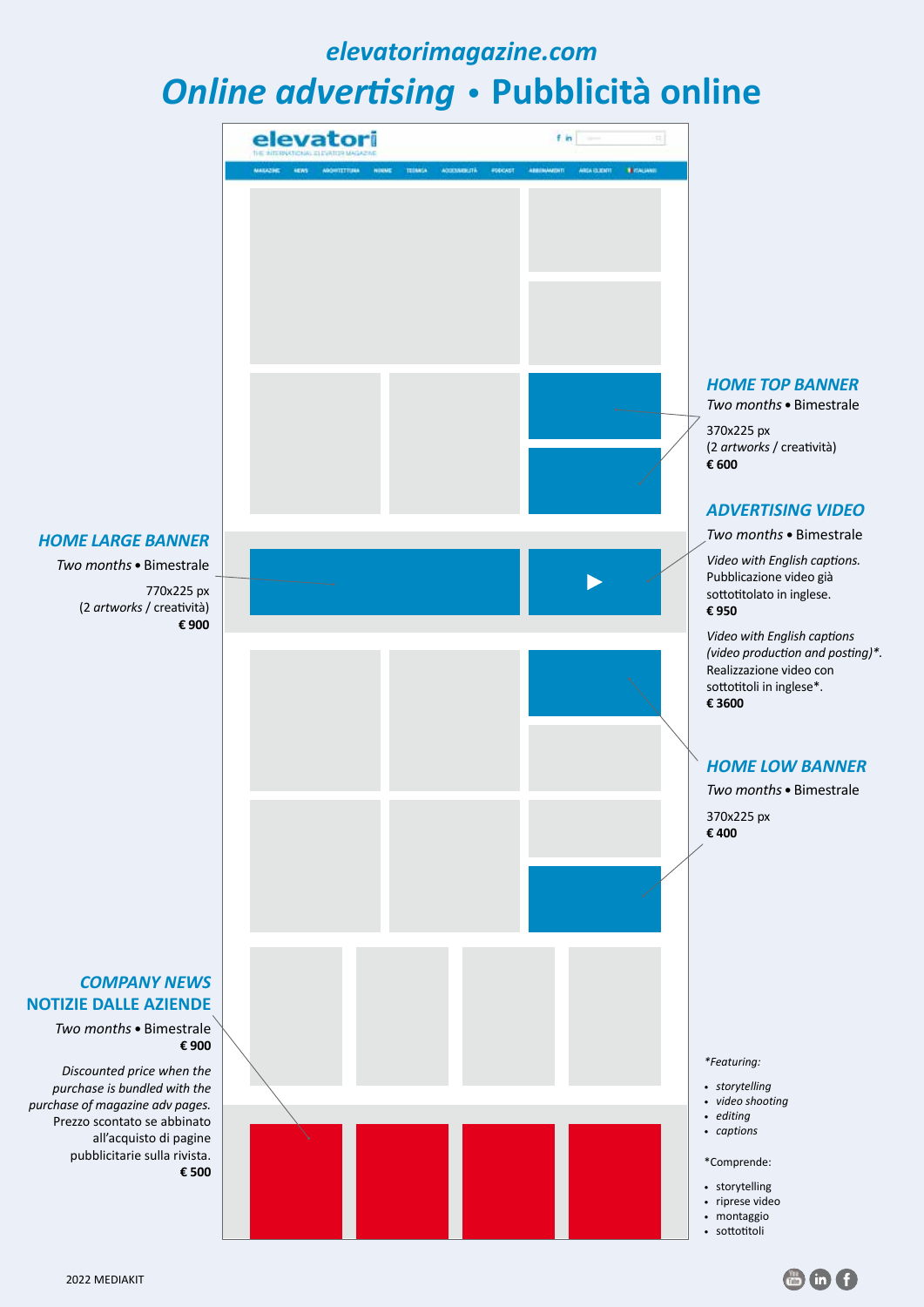